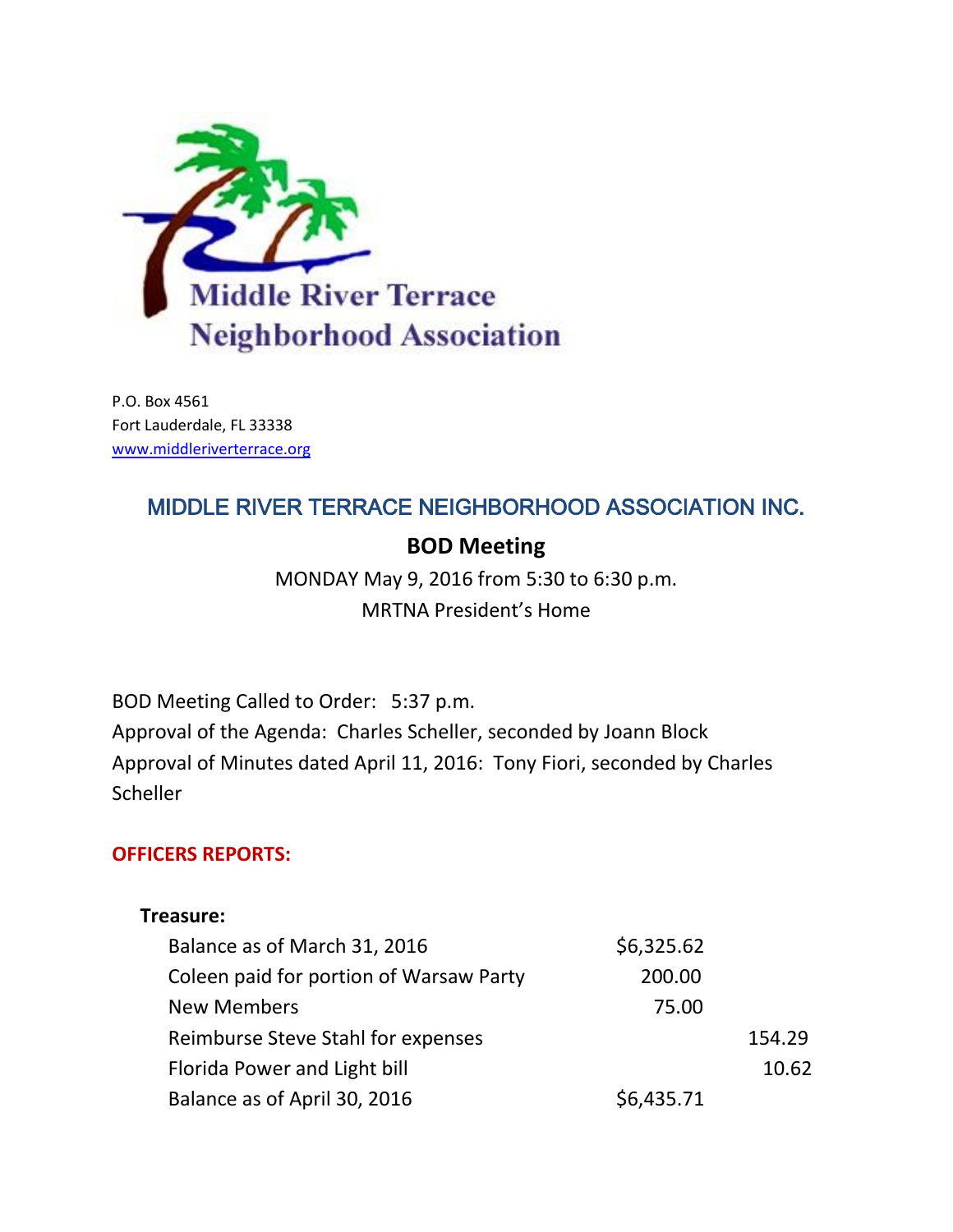## **Police Report**

| <b>Residential Burglary</b> | Feb 5 | March 4 |
|-----------------------------|-------|---------|
| Vehicle Burglary            | Feb 6 | March 1 |
| Robbery                     | Feb 1 | March 1 |

We were told by our police officer that the new thing is stealing electronics from boats.

#### **GYR**

Joann Block will be working the "Beach Party" event coming up this month and will earn more GYR points.

## **By-Law Committee report**

The By-Law Committee will meet and change the time for our General Meeting from 5:30 p.m. to 6:00 p.m. The time for the Board of Director Meeting will remain the same, beginning at 5:30 p.m. Location for both meetings are to be determined. The police sub-station on 13<sup>th</sup> Street will no longer be available for our meetings.

## **OLD BUSINESS:**

Proliferation of Social Services in Middle River Terrace. There was discussion on the many social services in our community, and we will see what action can be used to stop them. They have a very negative impact on our neighborhood.

The City of Fort Lauderdale has asked MPO permission for DOT to conduct a study for removal of two car lanes proposal which is under consideration for N. E. Fourth Avenue.

## **NEW BUSINESS:**

MRTNA election of new BOD officers are coming up soon. In order to be considered for an office, candidates must come forward by the general